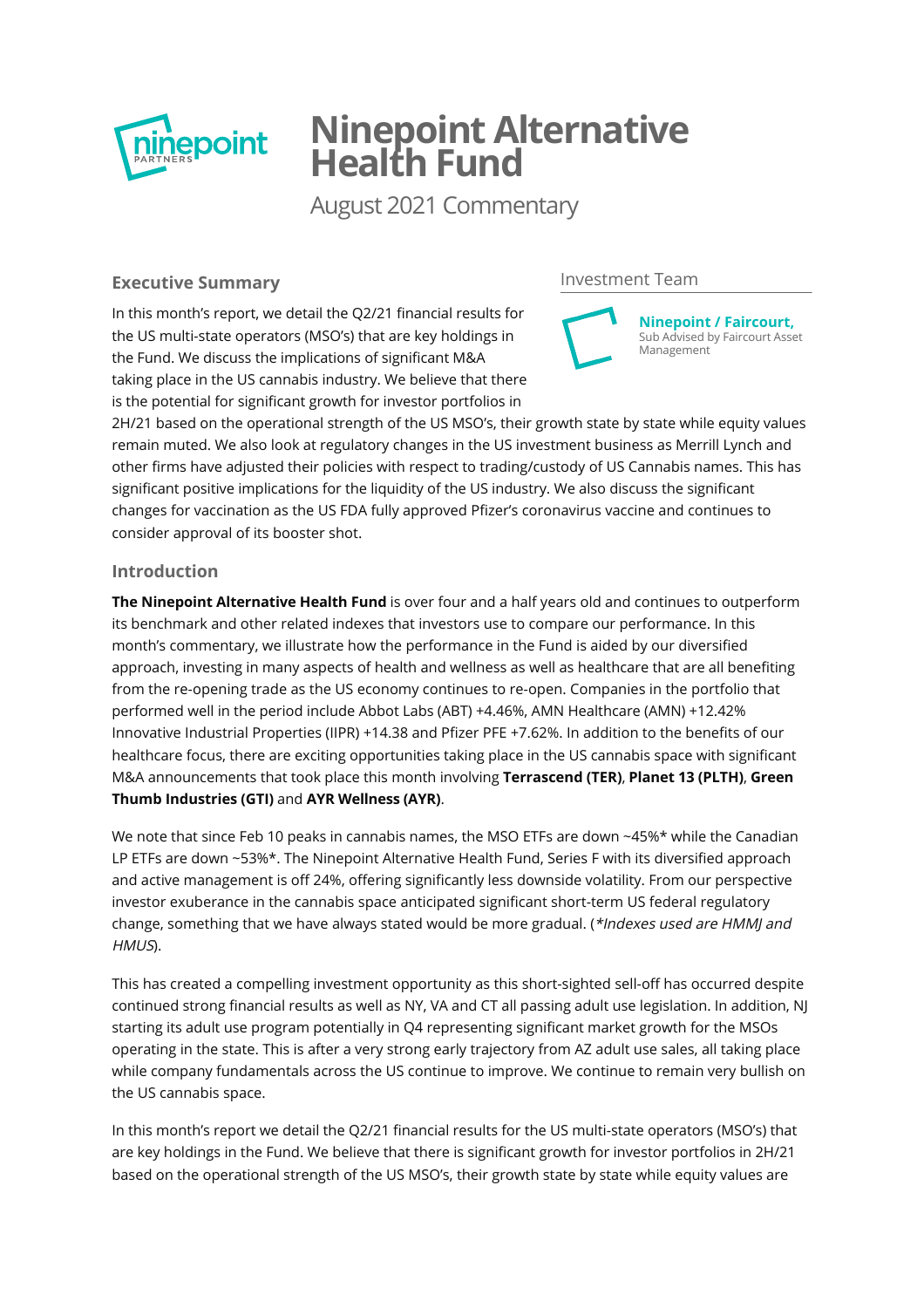compelling.

At a time when public market equity values are not responding to the strong fundamentals seen in the Q2 financial results of the leading MSO's, the companies are using their balance sheets to add operations in key markets. Simply put, there are times to invest in under followed, underappreciated sectors and this is one of those times.



**US MSO Valuations & Growth Rates** 

Source: Refinitiv, Roth Capital, August 06, 2021

While the Fund focuses in the cannabis sector, the Fund offers a diversified approach to the re-opening trade that is taking place in the healthcare sector. As lockdowns and work from home ends, people are leaving their homes and resuming more normal daily routines. An area that the Fund offers exposure to includes elective surgeries, medical device replacements as well as the growth in healthcare staffing. Companies such as **AMN** and **JNJ**, all provide investors with the upside that is taking place in the healthcare sector as resumption of patient visits and needed medical services are required. Last year and throughout the pandemic elective surgeries and hospital visits were cancelled. We see pent-up demand for medical services that is driving 2021 financial results. This represents a breakout opportunity.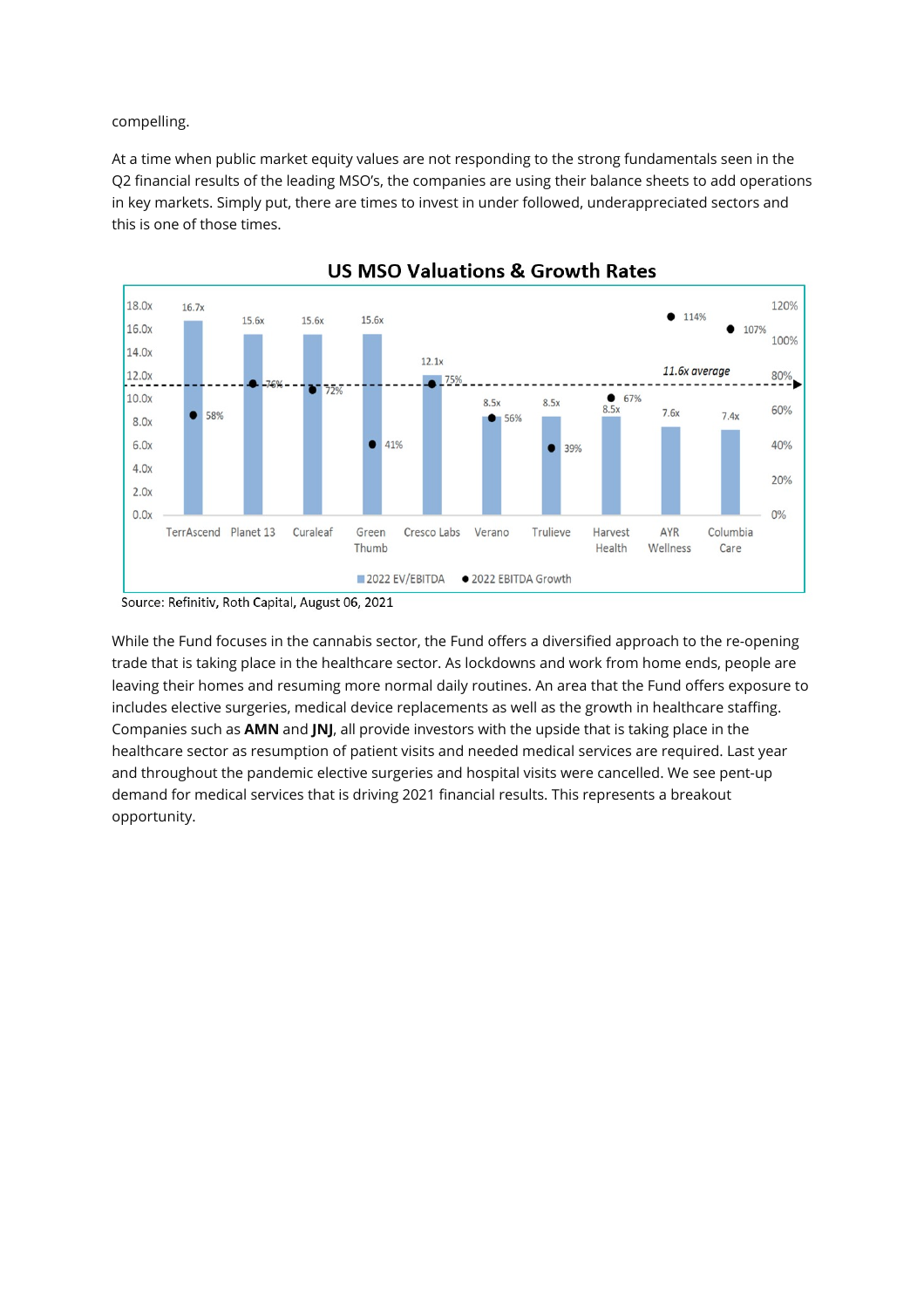

# **Regulatory**

#### **US Federal Cannabis Laws**

The timing of US federal cannabis legislation and the exact areas that legislation will cover remain unclear, as there is not yet adequate support for any of the various cannabis reform packages that have been proposed. The positive take away is that there are many proposals and in our opinion, a large list of provisions to discuss, debate and reach consensus in Congress. What is also important is that the clock is ticking in terms of getting something done. Pressure is being exerted on the Democrats to fulfill an election promise that has wide voter support and if the US gets to the mid-term elections without any substantive changes with respect to cannabis legislation, it will reflect negatively on the Democrats. In the meantime, the status quo provides an opportunity to build a regulatory 'moat' that keeps Canadian operators, large CPG and pharmaceutical companies from entering the space, giving more time for MSO's to open dispensaries in the best locations and establish brands thereby gaining traction with consumers.

We mentioned above that investing in the cannabis sector at this time is compelling given that equity markets remain muted for the sector, at a time when US multi state operators have executed business plans, continue to grow state by state while increasing sales and free cash flow with double digit growth in many cases. As a result, we have very valuable companies trading at a fraction of the multiples of other industries that don't have the growth prospects or cash flow strength, yet they trade at much higher multiples.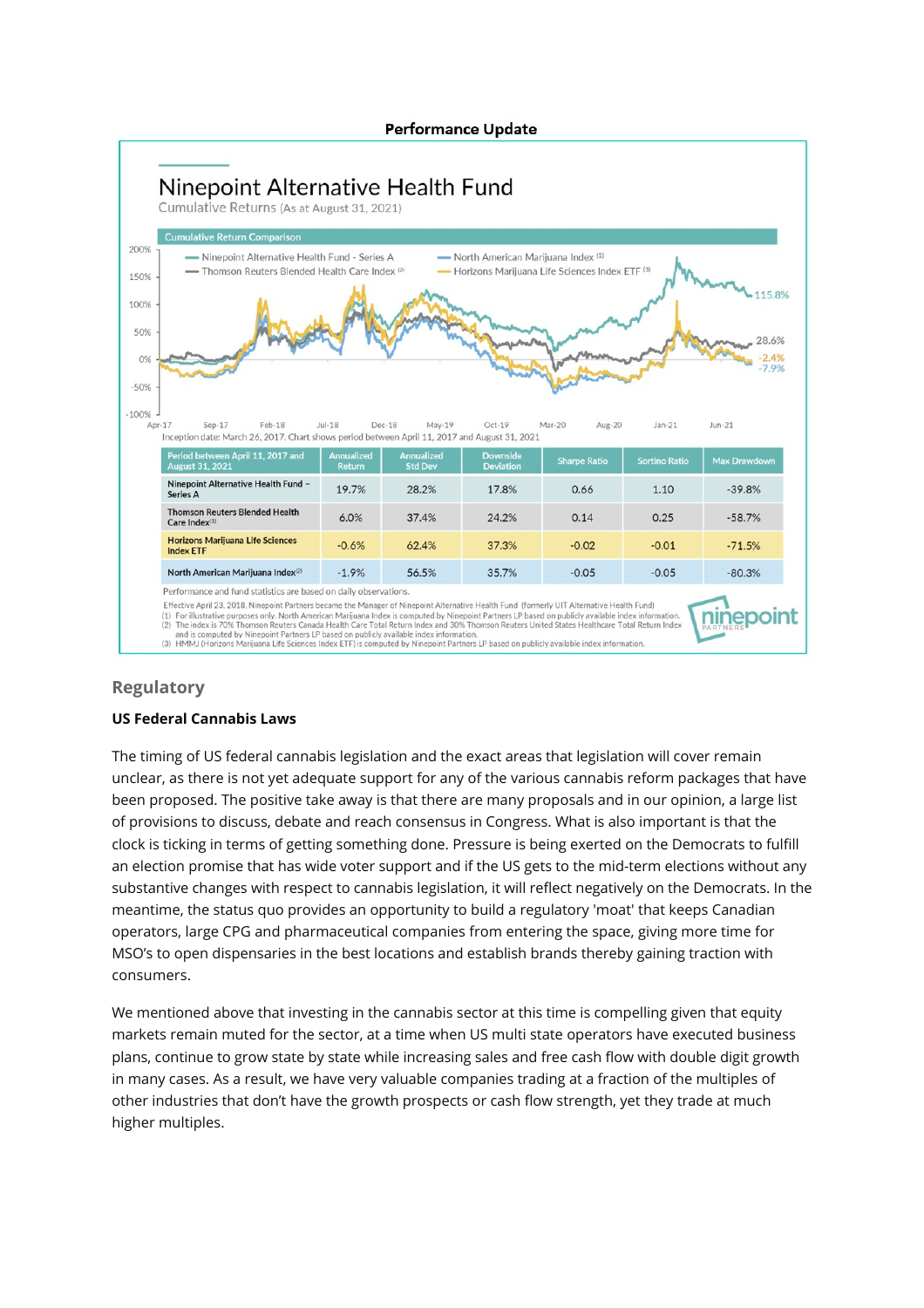

## Valuation Comparison: US MSO's vs Other Growth Industries

Source: Stifel GMP, Factset, as at August 16, 2021, Exchange rate 1.25 CAD/USD

In the chart above, notice that US cannabis companies trade at 11X 2022 EBITDA while Canadian cannabis trades at 105X EBITDA, yet they are excluded from the largest cannabis market in the world and generally do not have any EBITDA to speak of. Also interesting is the trading metric of the work from home stocks, with companies like Zoom recently selling off as their guidance is weakening with people going back to work.

## **Pfizer announced FDA Approval of its COVID 19 vaccine**

The U.S. Food and Drug Administration (FDA) approved Pfizer Inc's (PFE) COVID-19 vaccine, the first vaccine to receive full FDA approval. They will now be marketed as Comirnaty (koe-mir'-na-tee), for the prevention of COVID-19 disease in individuals 16 years of age and older. This is meaningful as FDA approval is expected to set off more vaccine mandates by employers and organisations across the US to ensure the population gets vaccinated and reduces the risk of contracting coronavirus. Full approval also reduces the concerns with respect to safety of vaccines as we have seen since the approval announcement, the rate of vaccination is rising once again in the US. The difference between the previous Emergency Use Authorization (EUA) and full FDA approval is that EUA was established to facilitate the availability and use of medical countermeasures, including vaccines, during public health emergencies, such as the current COVID-19 pandemic. To achieve full approval, the FDA requires six months of follow-up data with FDA inspectors visiting the plants where the vaccines were made in addition to reviewing each step of the production process for extra assurance that the shots are made under safe, sterile conditions.

Because vaccines are typically given to otherwise healthy individuals, they are generally subject to more regulatory scrutiny than other medical products, including prescription drugs. Full approval means the Pfizer vaccine now carries the FDA's strongest endorsement of safety and effectiveness. The vaccine continues to be available in the US under emergency use authorization (EUA), including for individuals 12 through 15 years of age and for the administration of a third dose in certain immunocompromised individuals. The vaccine had initially been given emergency use authorisation. Its two jabs, three weeks apart, are now fully approved for those aged 16 and older. Booster shots for some groups are also expected to be approved by the FDA in the coming weeks.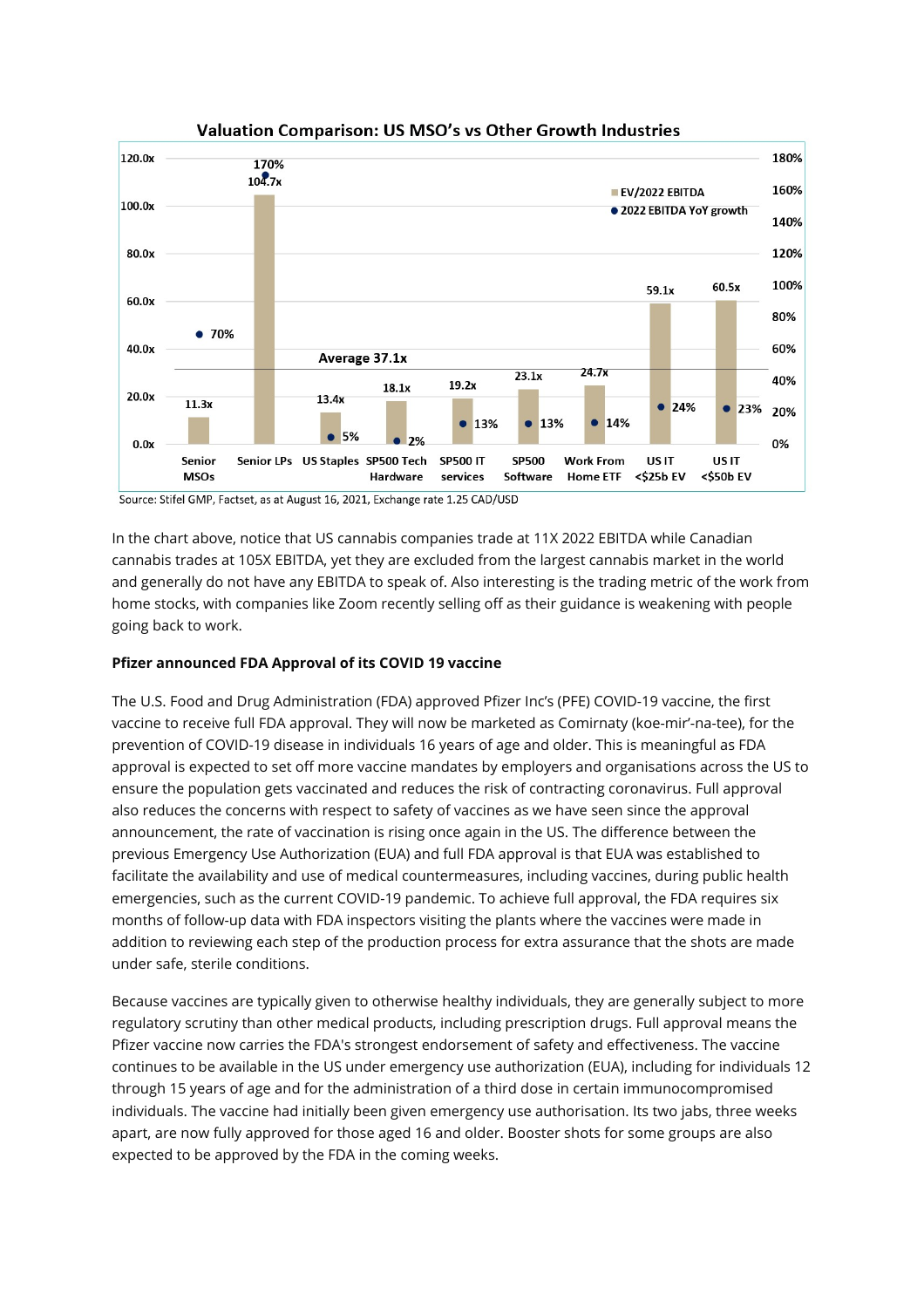#### **US Brokerage Industry Compliance Changes with Marijuana Related Businesses**

Merrill Lynch Wealth Management with approx. \$1.5 trillion in AUM, a division of Bank of America (BAC) has announced changes in the way its brokerage clients that have interests in cannabis companies can transact with Advisors. The company's executives announced the "Project Thunder" initiative, a campaign aimed at addressing frustrations and different pain points endured by the brokerage's advisors. One of the key changes is increased flexibility on accepting retail clients' investments in planttouching US companies, dubbed marijuana-related businesses (MRB). Onboarding clients with MRB's and investments has remained a sticking point at many brokerage firms due to variances in state laws and the lack of clarity at the federal level according to compliance consulting firm Guidehouse. Merrill (BAC)'s strategy is not a complete fix, but it should serve to increase investor access to cannabis companies and represents a significant contrast from past years' trends of banks and custodians unable to hold MRB securities. Media reports suggest the change was triggered by client demand, and recent increases in departure of advisors above the traditional attrition rate seen at Merrill over the last decade. It's important to note that BAC's overall advisor count, including bank-based Edge advisors in addition to the Merrill Lynch sales force totals 19,358 advisors, almost double the entire number of IIROC advisors in all firms across Canada.

## **Company Announcements**

This reporting period was filled with meaningful M&A announcements involving the US cannabis market. We note various transactions where well capitalized, fundamentally strong US MSO's are selecting the markets they wish to expand into, buying smaller, less well capitalized companies at reduced valuation metrics.

**Terrascend (TER)** announced an agreement to acquire **GAGE Growth Corp. (GAGE)** in an all-share transaction valued at \$545m, an ~18% premium to previous day's closing price as at Aug 31<sup>st</sup>. Recall that GAGE went public in April and has never hit its IPO opening price or valuation. Based on consensus estimates, the deal value implies a 2021 sales multiple of 3.44 times and a 2022 sales multiple of 1.44 times. In our opinion, the valuation is fairly low given the assets and revenue that **GAGE** is generating. The transaction allows **TER** to enter the third largest US state cannabis market, a state that is one of the most fragmented and competitive in the country. GAGE is Michigan's largest operator with 10 dispensary locations and 2 cultivation facilities in the state.

Making the deal more valuable for TER is an announcement that **GAGE made after its Q2 results**, announced an expansion of their Cookies relationship. Essentially in addition to the 2 MI Cookies stores, they will be able to launch 8 Cookies "Store in a Stores" in MI. In NJ, **TER** also has its 3 Apothecarium locations in NJ that will be exclusive Cookies "Store in a Store". This expansion of the Cookies relationship has the potential to meaningfully drive EBITDA growth. For **TER** upon completion of the transaction, the combined business will have operations in 5 states and Canada, including 7 cultivation and processing facilities and 23 operating dispensaries serving both medical and adult-use cannabis markets in the U.S. and Canada.

**Planet 13 (PLTH)** has agreed to purchase the Florida license from **Harvest Health and Recreation (HARV)** to operate as a Medical Marijuana Treatment Center issued by the Florida Department of Health for US\$55 million in cash. Under Florida state law, Licensed Medical Marijuana Treatment Centers are vertically integrated and the only businesses in Florida authorized to dispense medical marijuana to qualified patients and caregivers. The MMTC's are authorized to cultivate, process, transport and dispense medical marijuana. License holders are not subject to restrictions on the number of dispensaries that may be opened or on the number or size of cultivation and processing facilities they may operate.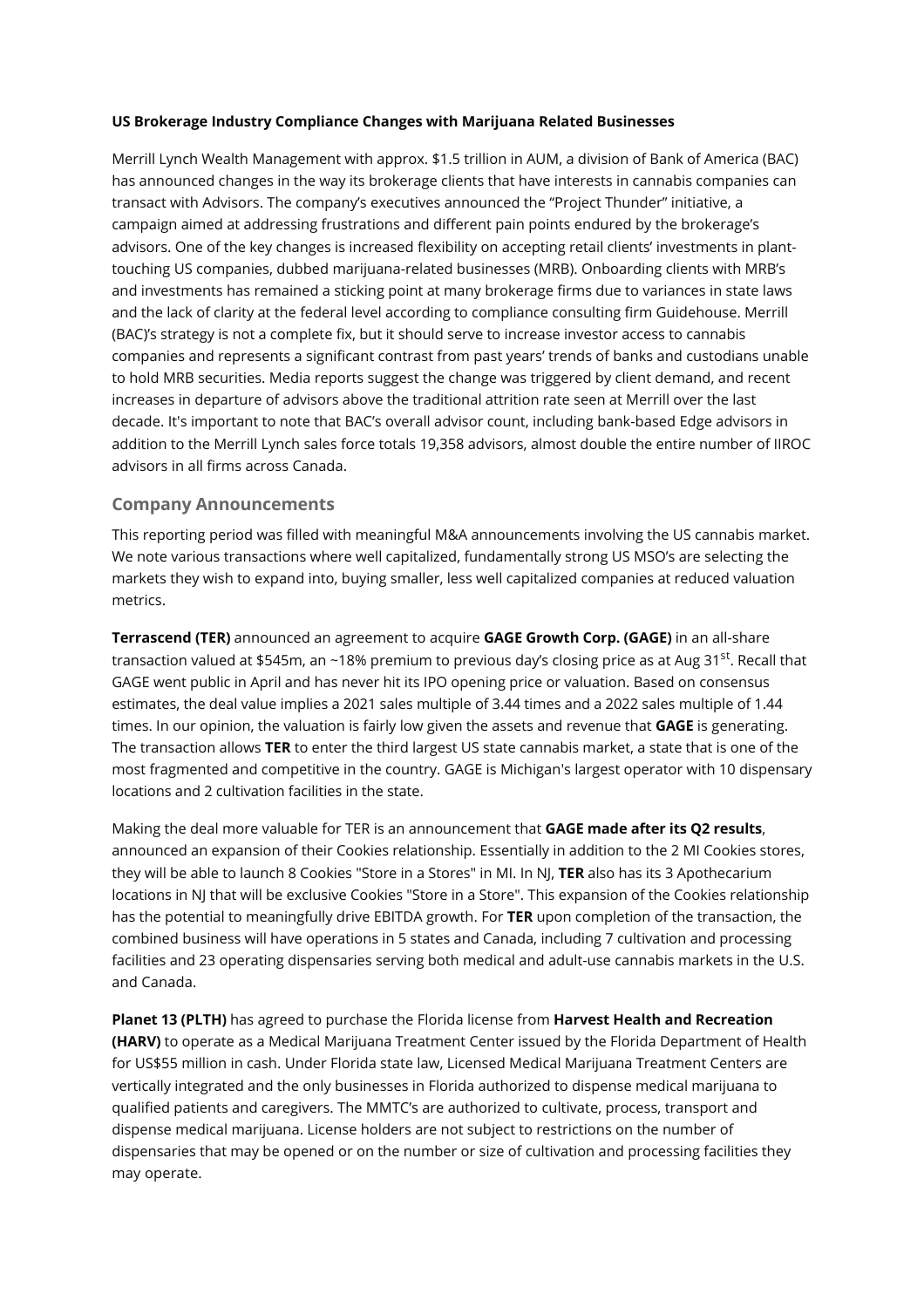This is a significant opportunity for **PLTH** as it gets the company into a new state market, one that is among the largest medical markets in the US. From its original focus in NV with its Super Store on the Las Vegas strip, **PLTH** now operates in 4 states including NV, CA, IL and now FL. Each of these states could be home to a Super Store given the unique tourism and population bases within each state.

**Green Thumb Industries (GTI)** announced that it has acquired **GreenStar Herbals**, a Massachusetts licensee that operates two adult-use retail locations in the state. With GTIs acquisition of Liberty Compassion earlier this year, **GTI** now has the maximum number of dispensaries allowed in MA along with cultivation/manufacturing operations to support its branded wholesale business in MA. With this acquisition in MA, **GTI** increases its national presence to 64 open retail locations, with licenses for 114 retail locations.

**Ayr Wellness (AYR**) announced the acquisition of **Natural Medicine LLC**, which operates three retail dispensaries in Pennsylvania. The stores are located in Bloomsburg, State College near Penn State University, and Selinsgrove, operating under the 'Natures Medicine' banner. All stores will be rebranded to **Ayr Wellness** subsequent to close. Terms of the proposed deal include upfront consideration of US\$80M (US\$35M in cash, US\$20M stock and US\$25M in sellers notes) as well as the potential for an additional US\$40M in earnouts based on 2021 EBITDA targets. Management anticipates the deal to close in Q4/21. This transaction strengthens **Ayr's** presence in PA, one of the largest U.S. medical markets, adding to its six current licenses.

The desire to be in the US cannabis market has also led to significant interest from Canadian licensed producers. In August, **Tilray (TLRY)** announced the acquisition of 68% of the convertible notes outstanding in **MedMen (MMEN)** from its holder, Gotham Green Partners. The notes when converted represent a 21% equity interest in MMEN. For that 21% stake, TLRY is paying \$120 million, Implying **MMEN** equity value of \$560M and an EV \$720M or 5.5x sales for **MMEN** that has negative EBITDA. Note the 5.5 times sales multiple paid for MMEN vs the 3.4 times multiple that TER paid for GAGE, keeping in mind the relationship with **COOKIES** and the growth of revenue in **MI**.

Timing of the **TLRY** conversion would only take place after federal legalization. As part of the transaction, a group connected to **TLRY** invested \$100 million in a PIPE (private investment public entity) to assist with capital expenditures necessary to re-build and grow **MMEN**. It must be emphasized that the desire to be in the US cannabis industry has led to **TLRY** being involved in a fairly weakened US MSO, as the company has already gone through financial restructurings and re-financing proceedings over the last 18 months. **MMEN** has also had to sell its NY license, an important state market that is about to open to adult use.

**Village Farms International (VFF)** announced that it has acquired privately held, Colorado-based CBDplatform **Balanced Health Botanicals** in a transaction valued at US\$75M, US\$30M paid in cash, net of all debt of Balanced Health, and 4.7M shares of VFF, based on the VWAP for the 10 days ending the day prior to the Closing Date. **Balanced Health Botanicals** operates a growing brand in the hemp-derived CBD market in the United States. For **VFF**, it obtains an immediate entry into the US CBD market in a consumer products category, as well as the broader consumer packaged goods (CPG) wellness arena. The acquisition is expected to generate annual revenue of more than US\$30M and an adjusted EBITDA margin of in excess of 15%. The company also maintains distribution to over 5,500 retail locations in the US. We see that the acquisition complements VFF's strategy of being well positioned in advance of any regulatory change keeping in mind that VFF already operates 5.5m sq.ft. of cultivation in Texas greenhouses, assets likely geared towards the cannabis market when federal legalization occurs.

**Fire & Flower (FAF) announced its entry into the California market through "Fire & Flower US** Holdings opening its first branded store in Palm Springs, CA, through its strategic licensing partners. FAF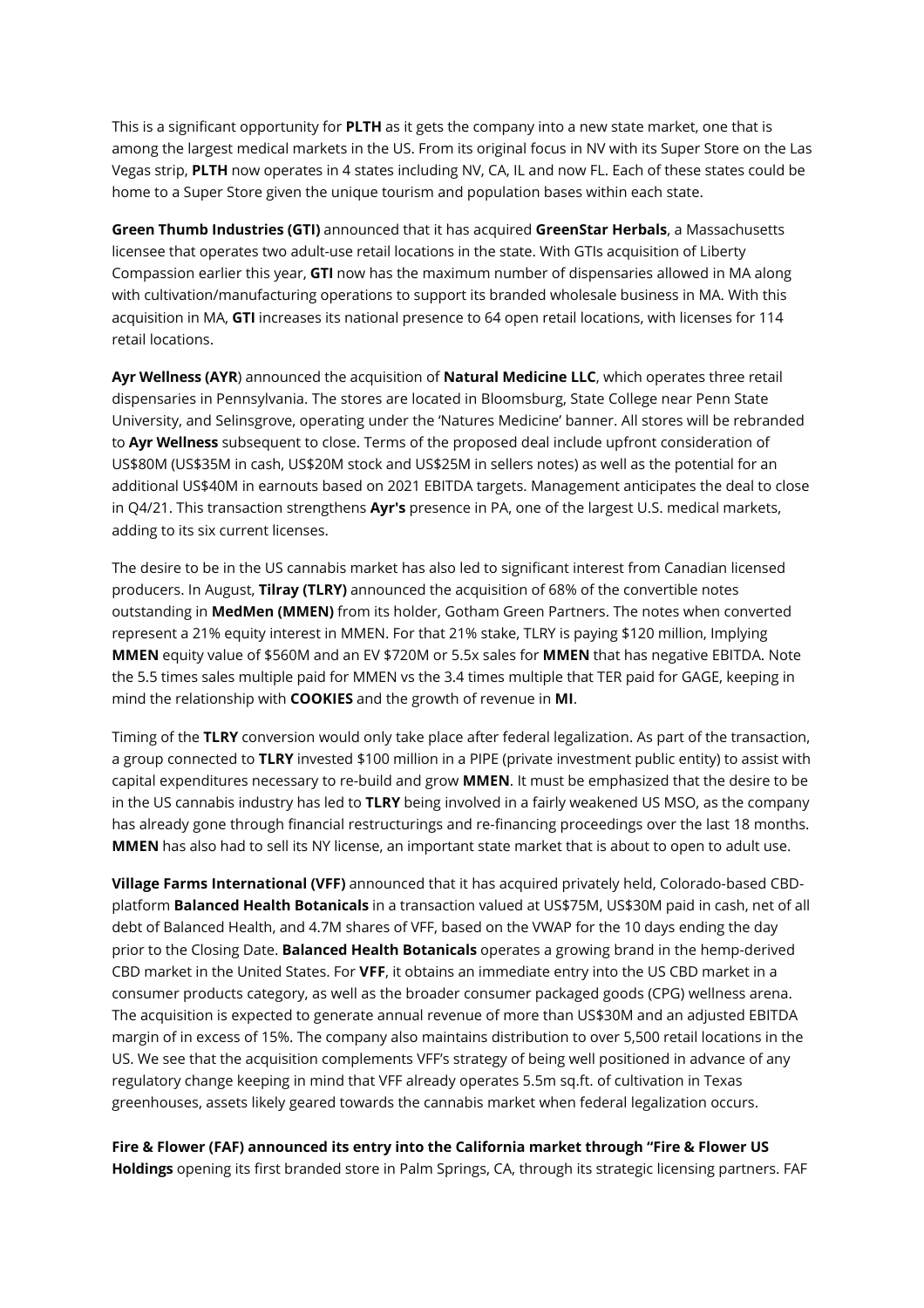announced its initial entry into the U.S. cannabis market in February 2021 when it signed a licensing agreement with American Acres to license its Fire & Flower branded store and HiFyre operating system providing its technology platform for dispensaries in California, Arizona and Nevada. Through this licensing arrangement, American Acres is expanding Fire & Flower's retail footprint in the U.S.

## **Financials**

During August, US MSO's released O2 financial results that beat analyst expectations. Despite the significant growth and fundamental strength that has been achieved, these companies sometimes go unrecognized outside the cannabis industry. This quarter is one year after the unprecedented Q2-20 reporting period when the assumption was that pantry loading was the reason for significant growth in quarter. We provide notes on Q2 results from leading MSO's that illustrate substantial YoY growth even over those stellar pantries loaded results of a year ago, illustrating the strong fundamental growth within the US cannabis space.

**Curaleaf Inc. (CURA)** announced revenue increases of 166% YoY and 20% over the prior quarter with revenues of \$312.2 million in Q2, well above the consensus of \$308 million. Q2 CURA storewide (retail) sales reached \$222 million from its chain of 108 stores across 23 states, up 18% QoQ, representing 71% of revenues, while wholesale distribution revenues were up 24% QoQ reaching \$89 million. The company reported adjusted EBITDA of \$84.4 million. The results were significant in light of the reopening and resumption of what some analysts expected as normal consumer spending. Even as consumers resumed spending on travel, dinner, nights out and other discretionary categories, cannabis consumption demand continues to remain resilient. For CURA, we see continued growth with its operations benefiting from adult use changes taking place in NJ (Q4/21 to Q1/22) as well as upcoming adult use market opening in NY (Q4/22-Q1/23). In addition, growing presence in strong medical markets such as PA and FLA contributing significantly to CURA operations in upcoming quarters.

**Columbia Care (CCHW)** announced record quarterly revenue of \$109.7 million, an increase of 232% YoY, an increase of 19% QoQ. Also noteworthy was its operational cash flow strength generating record adj. EBITDA of \$16.4 Million, an increase of \$21.1 Million YoY, 58% OoO. The company also reaffirmed 2021 guidance with revenue forecasts of \$500-\$530 million and adj. EBITDA of approx. \$100 million. What is also important is that there is continued growth ahead for CCHW, with its top 5 markets continuing to contribute positively to cash flow, including CA, CO, MA, OH and PA. With NJ, NY & VA transitioning to adult-use sales over the next 6 to 18 months, we believe these east coast markets will effectively complement CCHW's west coast footprint (AZ, CA, CO), which continues to see solid growth.

**Cresco Labs (CL)** reported strong results with revenues of \$210 million, up 17.7% QoQ, well above consensus of \$196 million. The **CL** retail network had sales of \$101.3 million from 33 stores, up 22.3% QoQ while wholesale revenues were \$108.7 million was up 13.7% QoQ. Again, most important in the financial results is that the company continues to see growth as they maintained their 2021 guidance with an annualized run-rate of \$1 billion in sales and adj. EBITDA run-rate margin of at least 30% by the end of 2021. Key markets for growth for CL include FL where they closed the Bluma wellness transaction in April, OH where management sees significant medical revenue growth this year while the state will likely have an adult use cannabis ballot initiative during the mid-term elections. This growth coupled with its strong position in IL where the number of dispensaries is scheduled to grow considerably while not adding any cultivation licenses will lead to significant demand for wholesale distribution.

**Green Thumb Industries (GTI)** continues to execute on its priorities for growth and profitability announcing its Q2 results, its 10th consecutive earnings beat. Revenues reached \$222 million up 14% QoQ beating consensus of \$207.5 million, up 85% year-over-year. GTI's retail sales grew 15% in the quarter while wholesale revenue was up 13%. Adj. EBITDA was \$79 million, up 11% QoQ, beating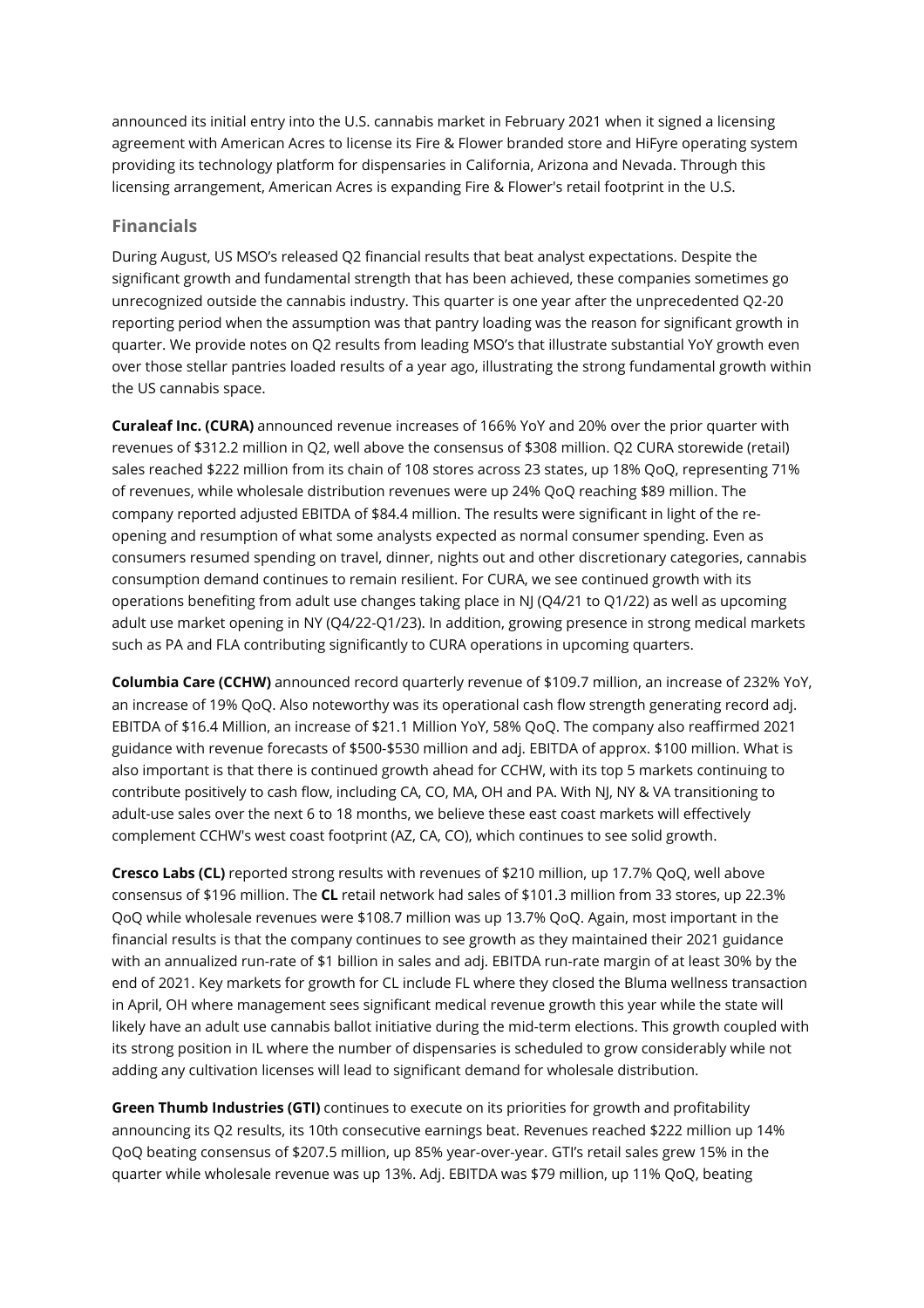consensus of \$74.7 million. Bottom line adj. earnings per share (EPS) was \$0.14, up 150% QoQ, vs consensus of \$0.08, the company delivering its fourth consecutive quarter of positive net income. The company continues to operate efficiently in 13 states with a total of 62 retail locations, and our belief is that growth in the second half will be strong as operations in state markets OH, PA, NJ and FL are aided by production expansions. In addition, with NJ and CT adult use sales contributing in Q122 with NY, VA and RI adding more adult use driven momentum in 2023 and beyond.

**Harvest Health & Recreation (HARV)** continues to generate strong results with is primary markets of AZ and PA as Q2 results brought in revenue of \$102.5 million, an increase of 84% YoY, up 15% from the first quarter of 2021. Adjusted EBITDA in the second quarter was \$28 million, compared to \$26.9 million in the first quarter again generating stronger cash flows from core markets AZ, PA, FL and MD demonstrating strong organic growth trends. With HARV continuing to operate effectively, it sets up well to become part of TRUL as state regulators approve the acquisition (Q1/22) creating the largest and most profitable cannabis company in the US.

**Trulieve Cannabis (TRUL)** operations continue to be among the leaders in the US cannabis space with Q2 results that surpass estimates. Revenues were \$215 million, up 80% vs Q2/20 and up 10% QoQ. The company continues to maintain the highest gross margin of all cannabis companies globally with a GM was 67.2%, gross profit \$144.5 million. There has been some reduction in GM with TRUL although it continues to maintain the highest margin by a significant degree across the industry. Adjusted EBITDA for TRUL was \$94.9 million and the company generated a net income of \$40.9 million. The company continues to lead in the large and lucrative FL market, while also operating well in select markets including PA, MA WV, CT. **TRUL** recently opening its 96<sup>th</sup> store in the nation while maintaining leadership in Florida with its 85<sup>th</sup> dispensary location in the state. Recently, the company was one of only 2 licensees granted for cultivation in the newly created Georgia medical market which will be incorporated well into TRUL operations given its strong operations in neighbouring FL. As mentioned earlier, its plans to acquire **HARV**, one of the largest cannabis acquisitions announced in the U.S. to date continue to progress well having already passed US Justice Department reviews in a minimal amount of time. We believe the **TRUL/HARV** transaction is transformative, adding 5 states to TRUL 7 state footprint, with significant growth to operations in AZ, PA, FL, MA, CT, WV. Once the deal closes, combined operations will include 140 dispensaries in 12 states.

**Village Farms (VFF)** reported Q2/21 revenue of \$70.3 million vs consensus of \$63.9 million for the period ending June 30, 2021, a big beat on top line revenue. Cannabis specific EBITDA reached \$7.4 million well in excess of consensus while the company's produce business pulled down overall EBITDA with a very low margin to \$1.5 million. VFF has outperformed its Canadian LP peers, gaining market share in the Canadian adult use market with 20+% sequential growth for 4 consecutive quarters. This is being achieved at a time when most producers are cutting costs, reducing SKU's and still not generating positive cash flow from their cannabis focused business. VFF is producing at full capacity in its Delta BC greenhouse while getting ready to double production organically and potentially entering the lucrative OC market, expanding its addressable market by 15-17% in a favourable flower-dominant environment. As this company continues to execute as one of the best and most profitable cannabis operations in Canada valuation remains at a ~40% discount to peers on EV/2022e. We continue to be selective in our approach to the Canadian market, owning those businesses that we view as low-cost operations, with products in demand, gaining market share with competitive prices.

# **Options Strategy**

During August the Fund continued using its options strategy to enhance risk adjusted returns. With the above average volatility in the cannabis sector, we are able to generate option premium, while lowering the overall volatility of the Fund relative to its underlying benchmark. Since inception of the options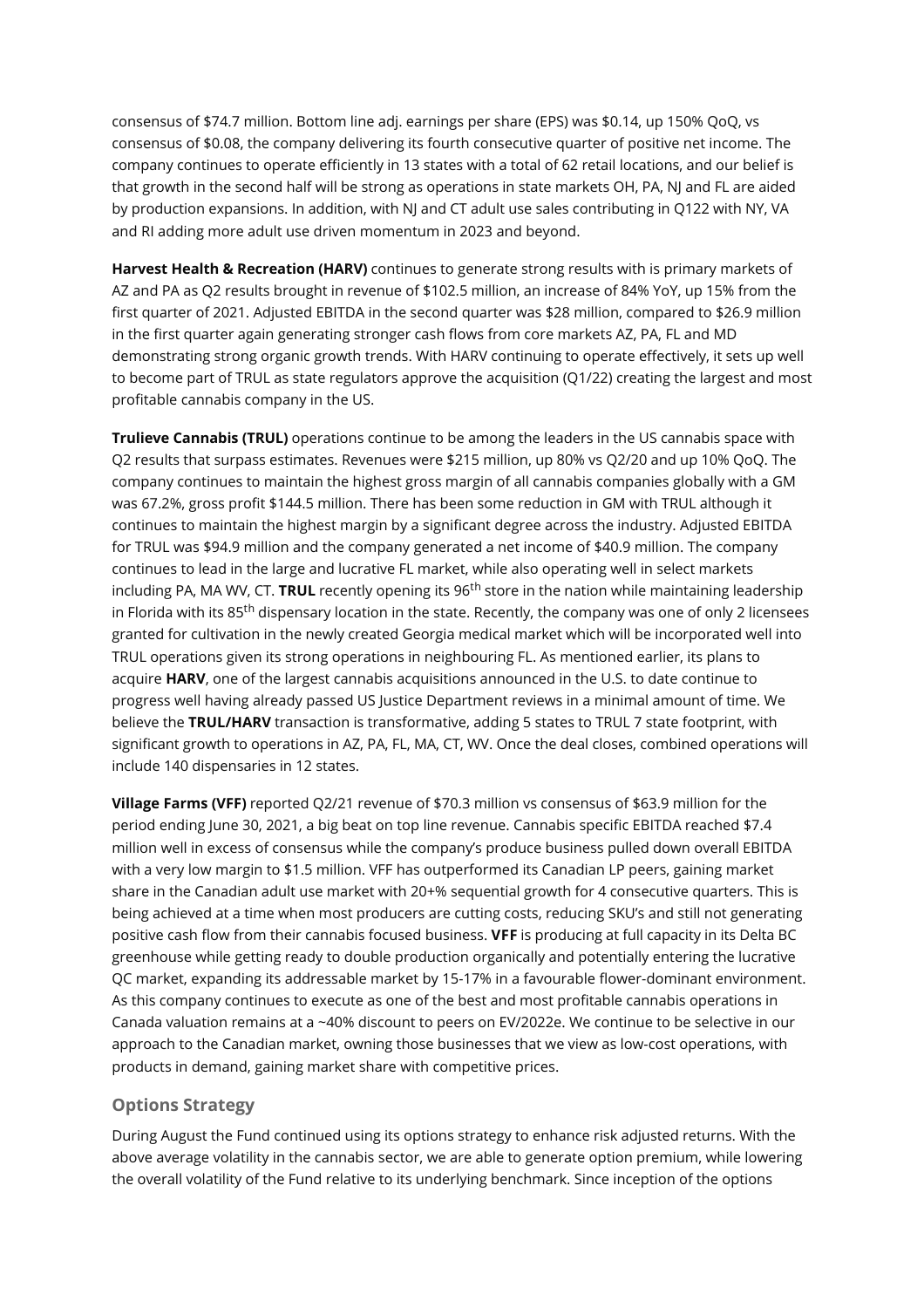writing program in September 2018, the Fund has generated significant income from options premium of approximately \$3.92 million. We will continue to utilize our options program to look for attractive opportunities given the above average volatility in the sector as we strongly believe that option writing can continue to add incremental value going forward.

During the month we used our options strategy to assist in rebalancing the portfolio in favor of names we prefer while generating approximately \$12,000 in options income. We continue to write covered calls on names we feel are range bound near term and from which we could receive above average premiums. With the recent correction in our sector and drop in volatility we chose to not write any covered calls this month. We also continue to write cash secured puts out of the money at strike prices that offered opportunities to increase our exposure, at more attractive prices, to names already in the Fund including **Johnson & Johnson (JNJ)** and **PLBY Group Inc. (PLBY)**. PLBY is a company operating in a capital light model with four established business lines; sexual wellness, style and apparel, gaming and lifestyle and beauty and grooming for which we are excited to invest alongside. It has a portfolio of global brands, which admittedly were mismanaged in the past, but would be extremely expensive to replicate. We believe the new management will drive operational change and future growth. A new management team is resetting the foundation of the company with the goal of making the brand more relevant with younger consumers of all genders and is making waves amongst influencers. The recent operational changes by management and transparency around growth excites us to strategically allocate increasing capital to **PLBY**. This is an underfollowed company and not yet a consensus position on Wall Street. We expect this to change as execution risk begins to drop with each quarter of financial results and growth announcements. In our opinion, this name represents a rare opportunity to build generational wealth.

**The Ninepoint Alternative Health Fund**, launched in March of 2017 is Canada's first actively managed mutual fund with a focus in the cannabis sector and remains open to new investors, available for purchase daily. An ETF version of the fund is also now available for investors. Utilizing our actively managed approach we are able to generate industry leading risk adjusted returns.

#### **Charles Taerk & Douglas Waterson**

The Portfolio Team Faircourt Asset Management Sub-Advisor to the Ninepoint Alternative Health Fund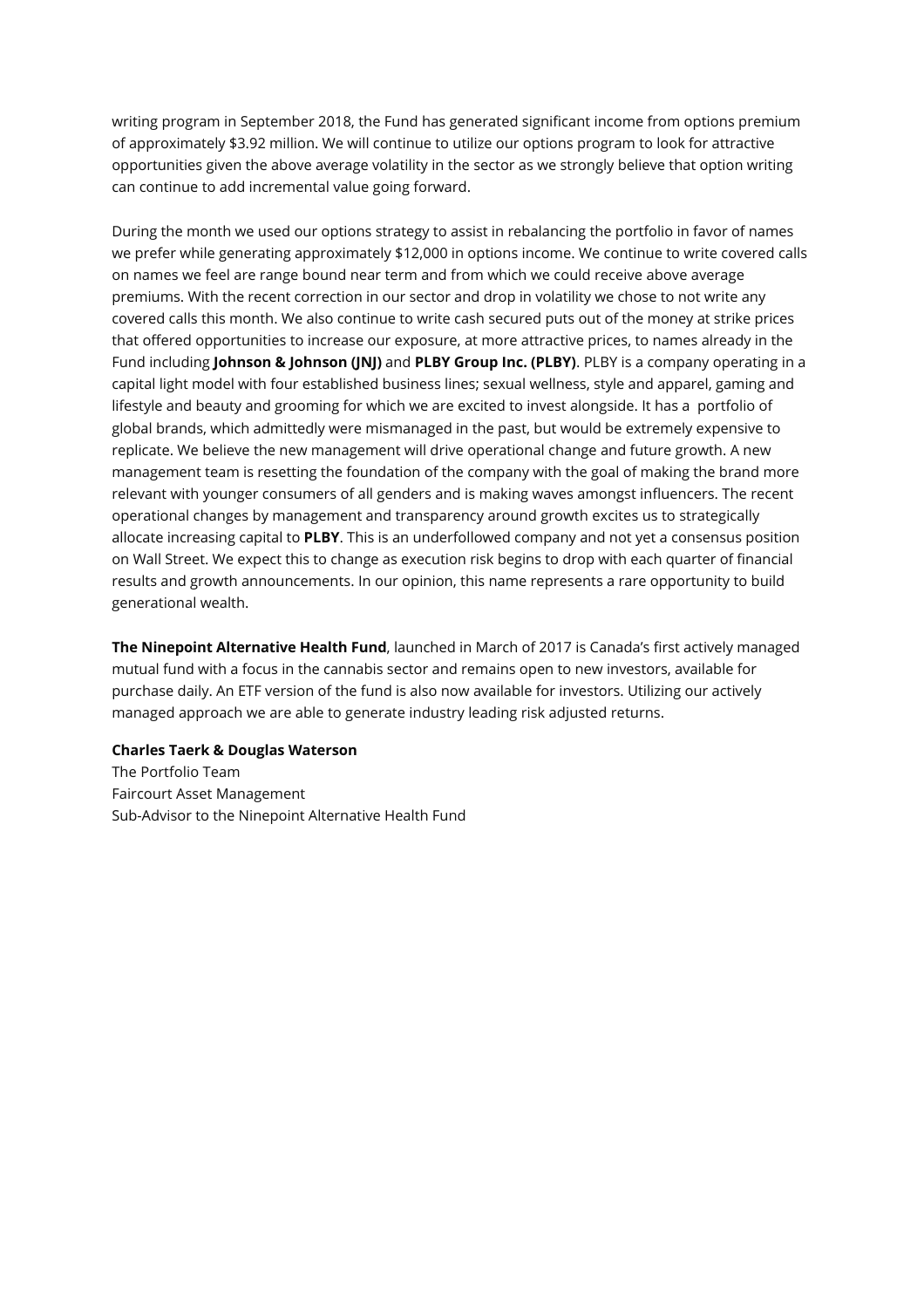#### Ninepoint Alternative Health Fund - Compounded Returns<sup>1</sup> as of August 31, 2021 (Series F NPP5421) | Inception Date - August 8, 2017

|                                               | <b>MTD</b> | <b>YTD</b> | 3MTH     | 6МТН     | 1YR   | 3YR      | INCEPTION(ANNUALIZED) |
|-----------------------------------------------|------------|------------|----------|----------|-------|----------|-----------------------|
| <b>FUND</b>                                   | $-4.2%$    | 2.9%       | $-8.1\%$ | $-15.9%$ | 27.3% | 7.4%     | 23.5%                 |
| TR CAN/US HEALTH CARE<br><b>BLENDED INDEX</b> | 2.6%       | 14.22%     | $-1.9\%$ | $-9.7\%$ | 27.6% | $-9.2\%$ | 5.1%                  |

# Statistical Analysis

|                           | <b>FUND</b> | TR CAN/US HEALTH CARE BLENDED INDEX |
|---------------------------|-------------|-------------------------------------|
| Cumulative Returns        | 136.2%      | 22.3%                               |
| <b>Standard Deviation</b> | 28.9%       | 32.1%                               |
| Sharpe Ratio              | 0.8         | 0.1                                 |

 $^1$  All returns and fund details are a) based on Series F units; b) net of fees; c) annualized if period is greater than one year; d) as at August 31, 2021. The index is 70% Thomson Reuters Canada Health Care Total Return Index and 30% Thomson Reuters United States Healthcare Total Return Index and is computed by Ninepoint Partners LP based on publicly available index information.

**The Fund is generally exposed to the following risks. See the prospectus of the Fund for a description of these risks: Cannabis sector risk • Currency risk • Cybersecurity risk • Derivatives risk • Exchange traded fund risk •** Foreign investment risk • Inflation risk • Market risk • Regulatory risk • Securities lending, repurchase and reverse repurchase transactions risk • Series risk • Specific issuer risk • Sub-adviser risk • Tax risk

Ninepoint Partners LP is the investment manager to the Ninepoint Funds (collectively, the "Funds"). Commissions, trailing commissions, management fees, performance fees (if any), and other expenses all may be associated with investing in the Funds. Please read the prospectus carefully before investing. The indicated rate of return for series F shares of the Fund for the period ended August 31, 2021 is based on the historical annual compounded total return including changes in share value and reinvestment of all distributions and does not take into account sales, redemption, distribution or optional charges or income taxes payable by any unitholder that would have reduced returns. Mutual funds are not guaranteed, their values change frequently and past performance may not be repeated. The information contained herein does not constitute an offer or solicitation by anyone in the United States or in any other jurisdiction in which such an offer or solicitation is not authorized or to any person to whom it is unlawful to make such an offer or solicitation. Prospective investors who are not resident in Canada should contact their financial advisor to determine whether securities of the Fund may be lawfully sold in their jurisdiction.

The opinions, estimates and projections ("information") contained within this report are solely those of Ninepoint Partners LP and are subject to change without notice. Ninepoint Partners makes every effort to ensure that the information has been derived from sources believed to be reliable and accurate. However, Ninepoint Partners assumes no responsibility for any losses or damages, whether direct or indirect, which arise out of the use of this information. Ninepoint Partners is not under any obligation to update or keep current the information contained herein. The information should not be regarded by recipients as a substitute for the exercise of their own judgment. Please contact your own personal advisor on your particular circumstances. Views expressed regarding a particular company, security,